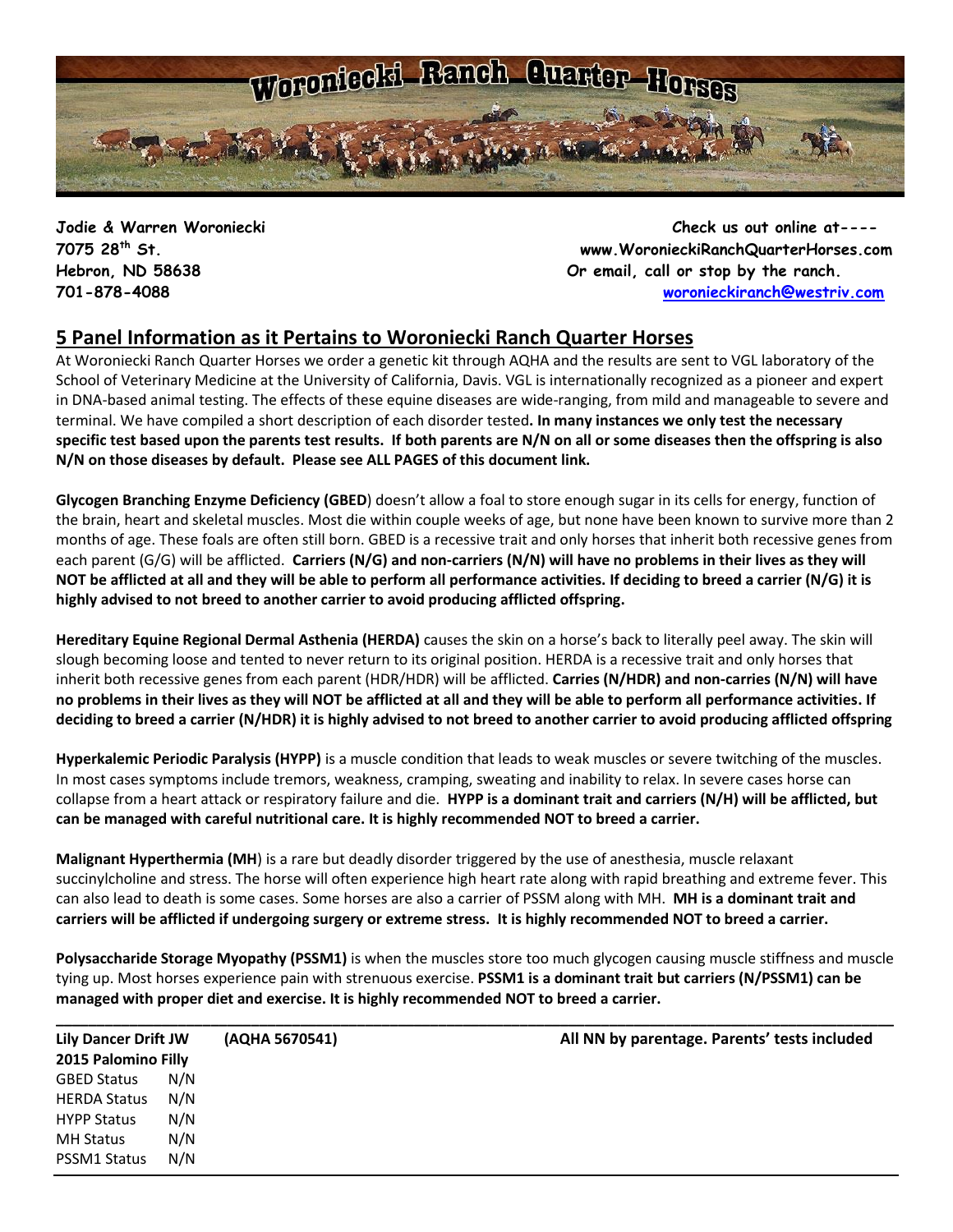### UNIVERSITY OF CALIFORNIA, DAVIS

BERKELEY • DAVIS • IRVINE • LOS ANGELES • MERCED • RIVERSIDE • SAN DIEGO • SAN FRANCISCO

VETERINARY GENETICS LABORATORY SCHOOL OF VETERINARY MEDICINE ONE SHIELDS AVENUE DAVIS, CALIFORNIA 95616-8744

### TELEPHONE: (530) 752-2211 FAX: (530) 752-3556

# AQHA GENETIC DISEASE PANEL TEST RESULTS

| P.O. BOX 200                               | AMARILLO, TX 79168-0001 | AMERICAN QUARTER HORSE ASSOCIATION                            | Case:<br><b>Date Received:</b><br><b>Print Date:</b><br><b>Report ID:</b> | QHA192970<br>11-May-2015<br>15-May-2015<br>9633-4604-1417-2011<br>Verify report at www.vgl.ucdavis.edu/myvgl/verify.html |
|--------------------------------------------|-------------------------|---------------------------------------------------------------|---------------------------------------------------------------------------|--------------------------------------------------------------------------------------------------------------------------|
| Horse: WALTER O RIELLY<br><b>YOB: 2000</b> | Sex: Stallion           | Breed: Quarter Horse Alt. ID: 5067985                         | Reg: 4343282                                                              |                                                                                                                          |
| Sire: BRADYWOOD<br>Dam: LACYS KEEPSAKE     |                         |                                                               | Reg: 3190953<br>Reg: 3169660                                              |                                                                                                                          |
| GBED                                       | N/N                     | N/N - Normal - Does not possess the disease-causing GBED gene |                                                                           |                                                                                                                          |
| <b>HERDA</b>                               | N/N                     | N/N - Normal - horse does not have the HERDA gene             |                                                                           |                                                                                                                          |
| <b>HYPP</b>                                | N/N                     | N/N - Normal - Docs not possess the disease-causing HYPP gene |                                                                           |                                                                                                                          |
| МH                                         | N/N                     | N/N - Normal - horse does not have the MH gene                |                                                                           |                                                                                                                          |
| PSSM1                                      | N/N                     | N/N - Normal - horse does not have the PSSM1 gene<br>$ -$     |                                                                           |                                                                                                                          |

GBED - Glycogen Branching Enzyme Deficiency. Fatal disease of newborn foals caused by defect in glycogen storage. Affects heart and skeletal muscles and brain. Inherited as recessive disease.

HERDA - Hereditary Equine Regional Dermal Asthenia. Skin disease characterized by hyperextensible skin, scarring, and severe lesions along the back of affected horses. Typical onset is around 2 years of age. Inherited as a recessive disease.

HYPP - Hyperkalemic Poriodic Paralysis. Muscle disease caused by defect in sodium channel gene that causes involuntary muscle contraction and increased level of potassium in blood. Inherited as dominant disease. Two copies of defective gene produce more severe signs than one copy.

MH - Malignant Hyperthermia. Rare but life-threatening skeletal muscle disease triggered by exposure to volatile anesthetics (halothane), depolarizing muscle relaxants (succinylcholine), and stress. Presumed inheritance as dominant disease.

PSSMI - Polysaccharide Storage Myopathy Type 1. Muscle disease characterized by accumulation of abnormal complex sugars in skeletal muscles. Signs include muscle pain, stiffness, skin twitching, sweating, weakness and reluctance to move. Inherited as a dominant disease.

GBED testing performed under a license agreement with the University of Minnesota. HERDA testing performed under a license agreement with the University of California, Davis. PSSM1 testing performed under a license agreement with the American Quarter Horse Association.

SANTA BARBARA . SANTA CRUZ